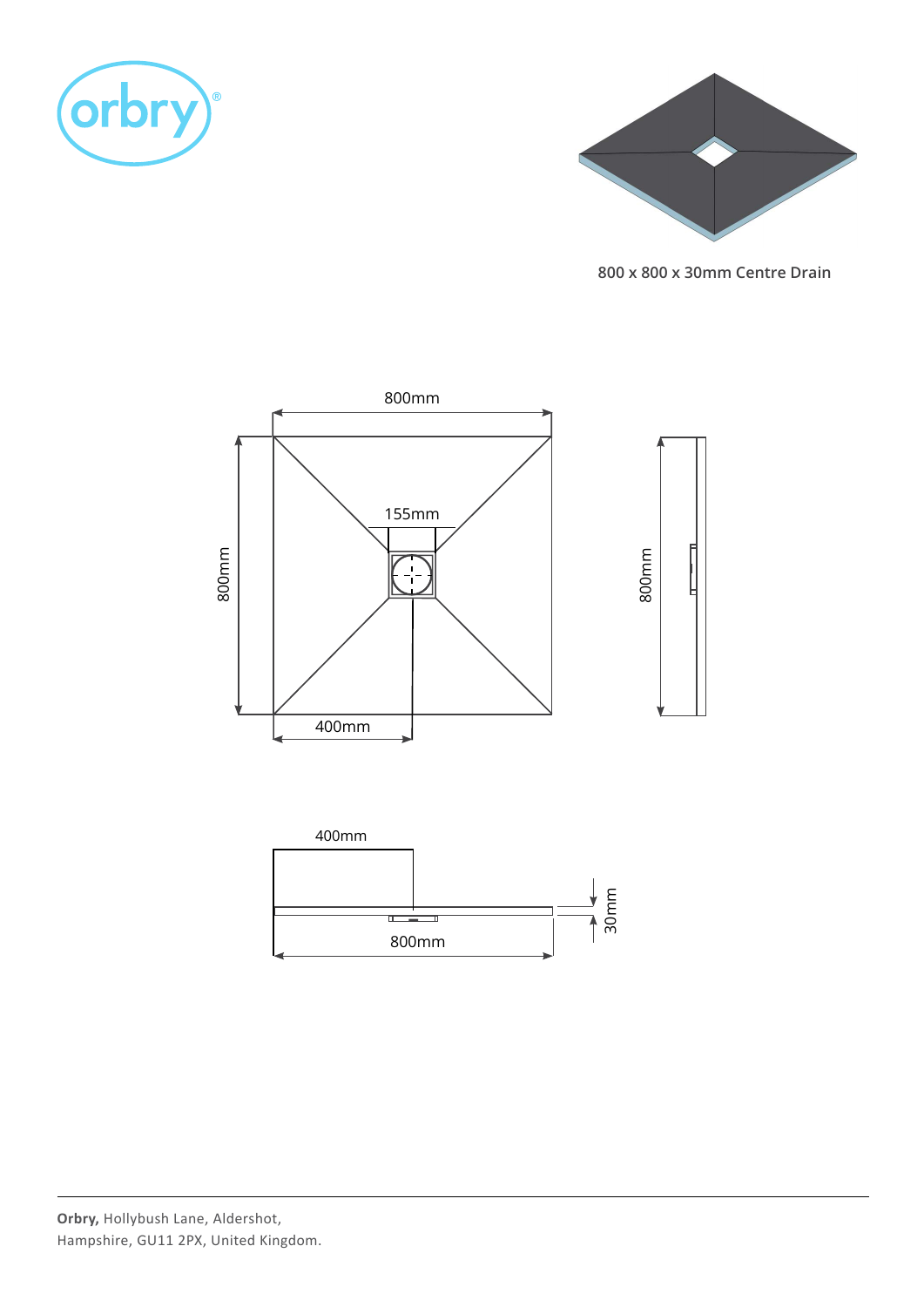



**900 x 900 x 30mm Centre Drain**

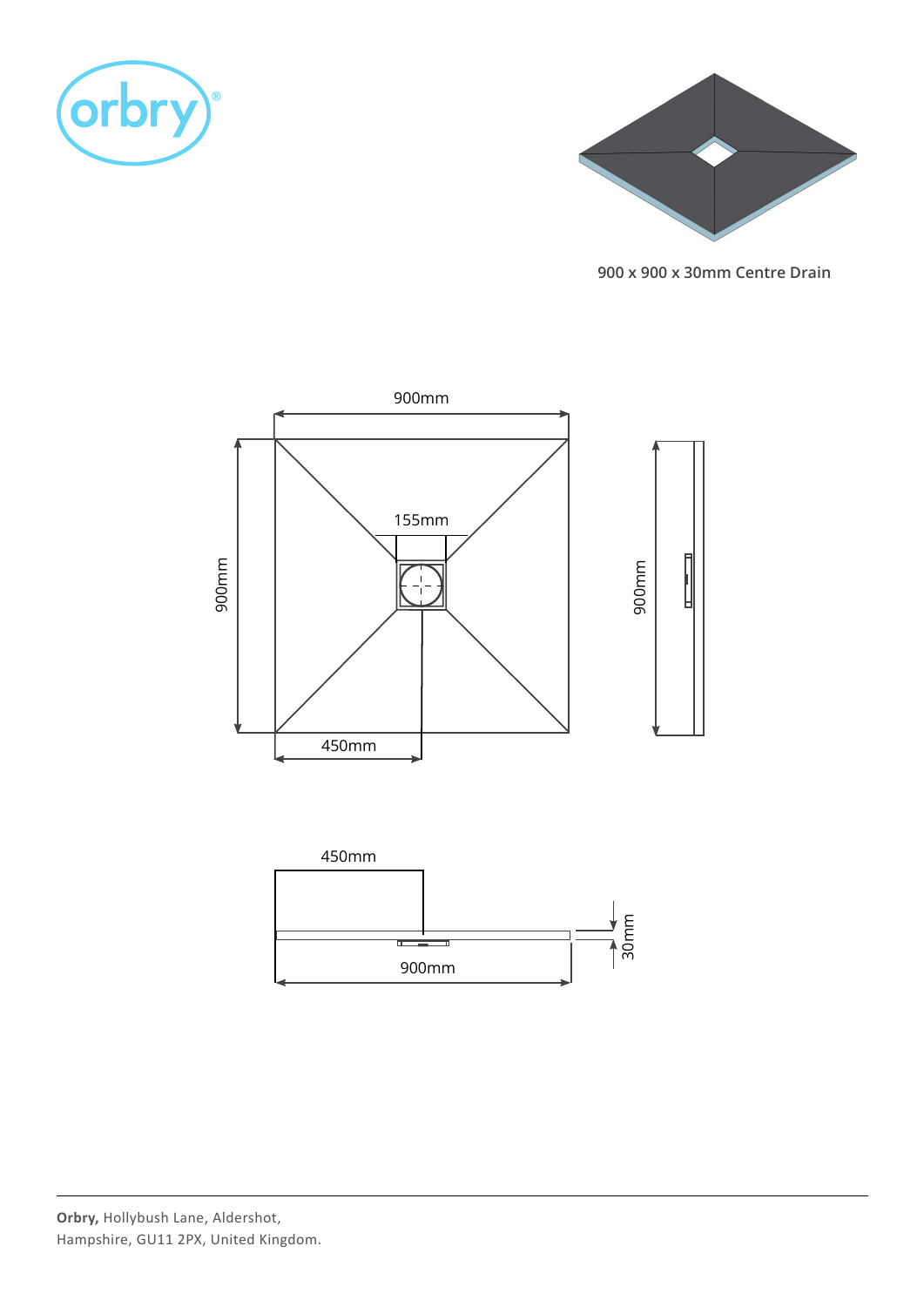



**1000 x 1000 x 30mm Centre Drain**

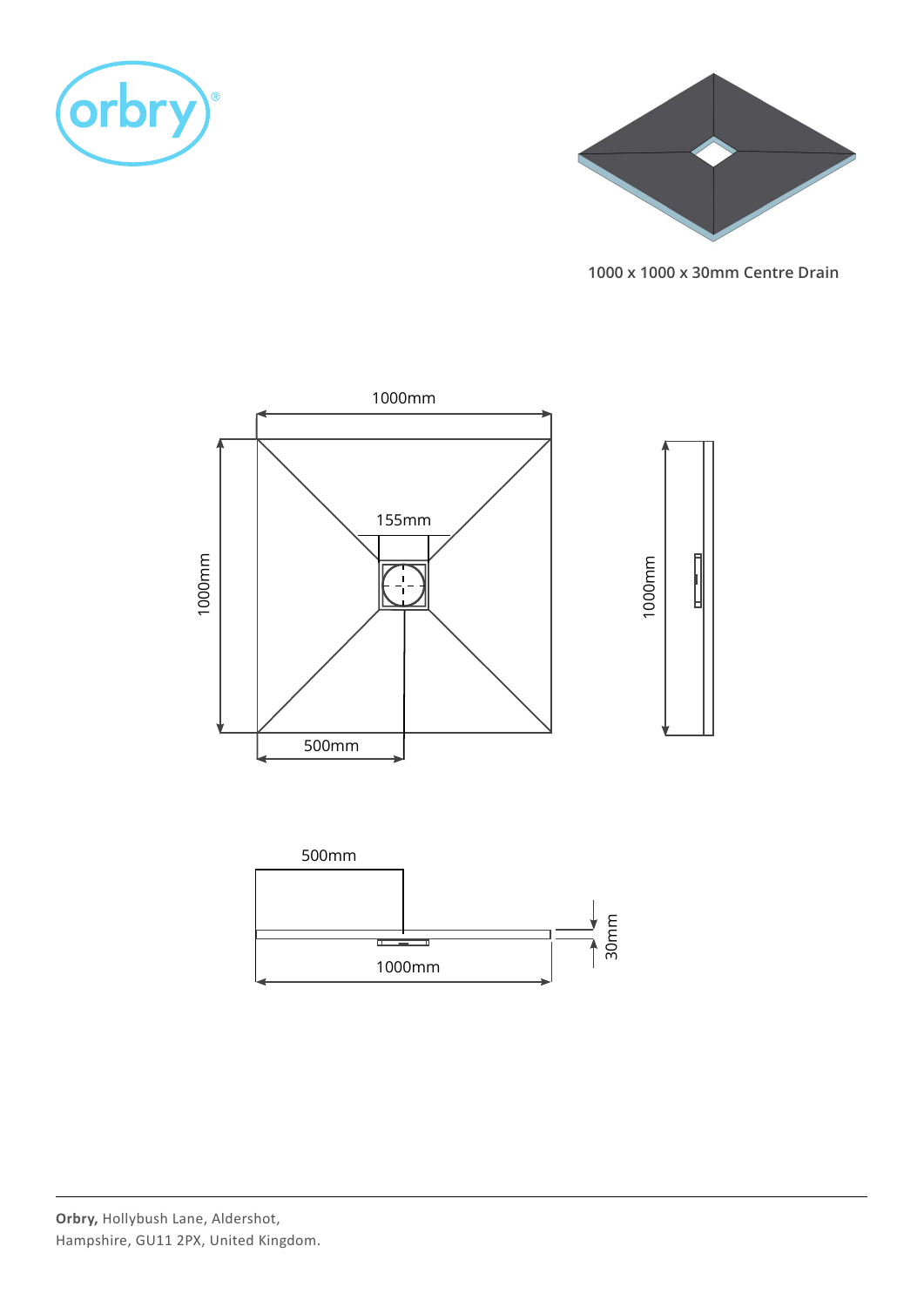



**1200 x 1200 x 30mm Centre Drain**

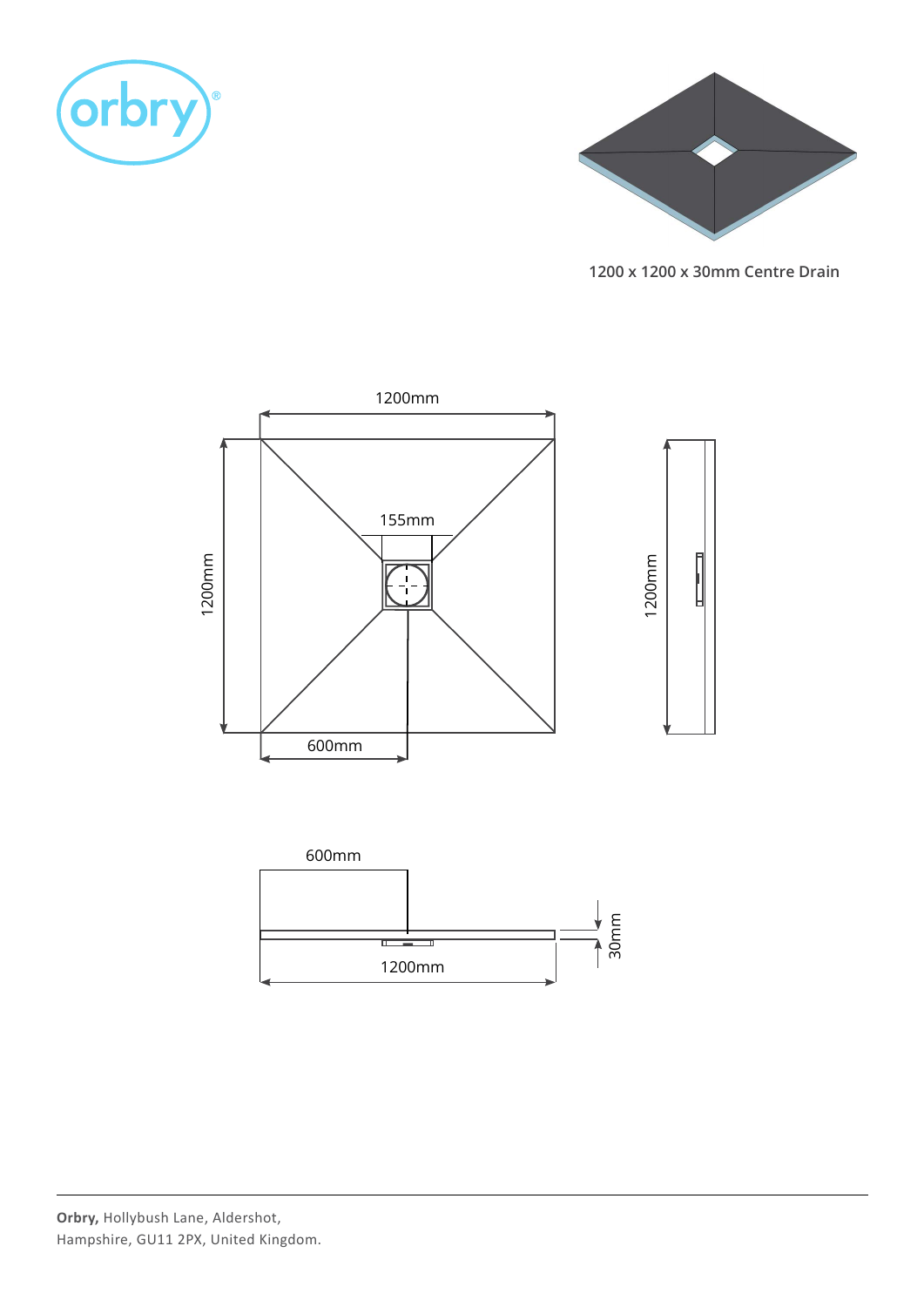



**1200 x 900 x 30mm Centre Drain**

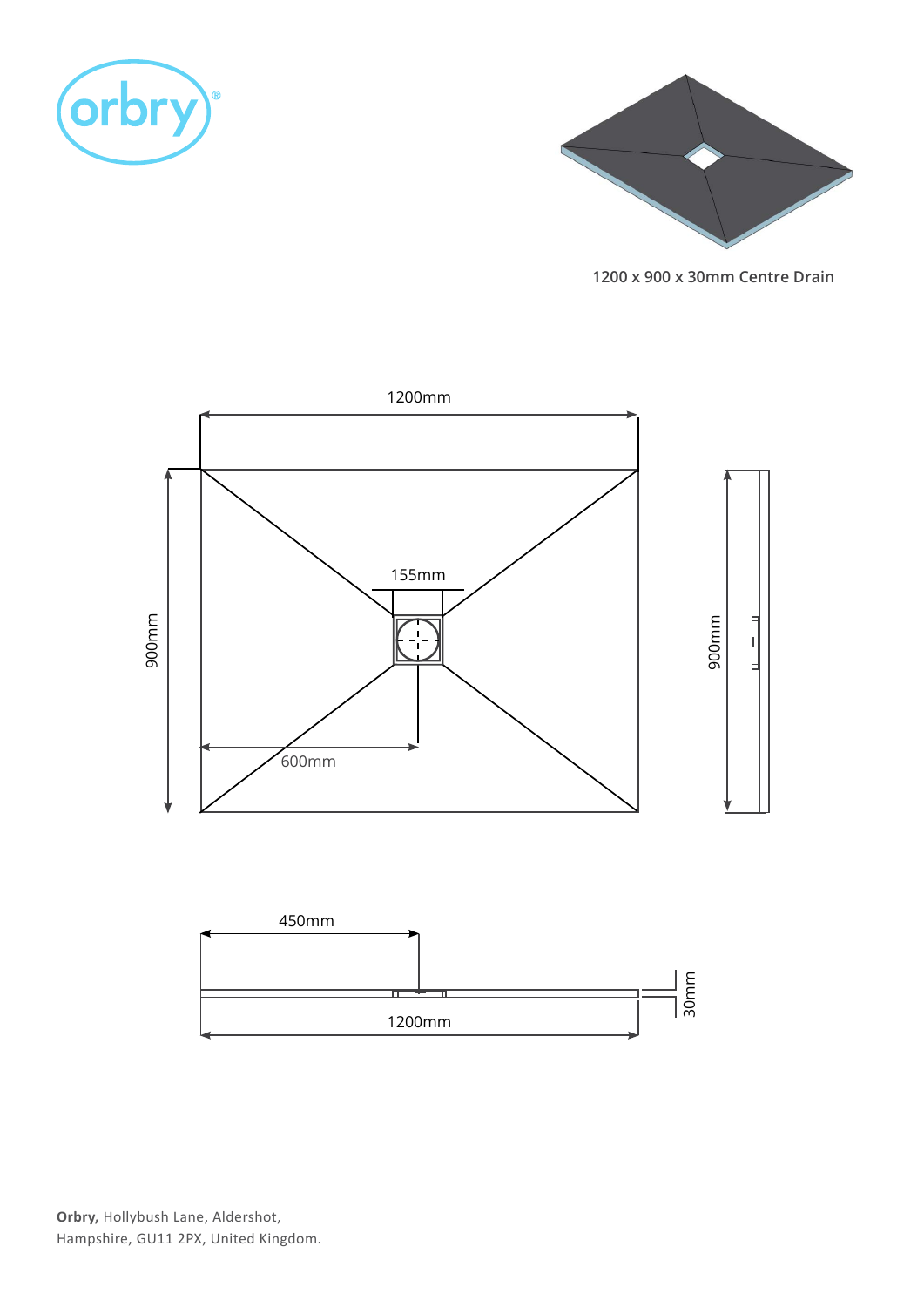



**900 x 900 x 30mm Linear Centre Drain**

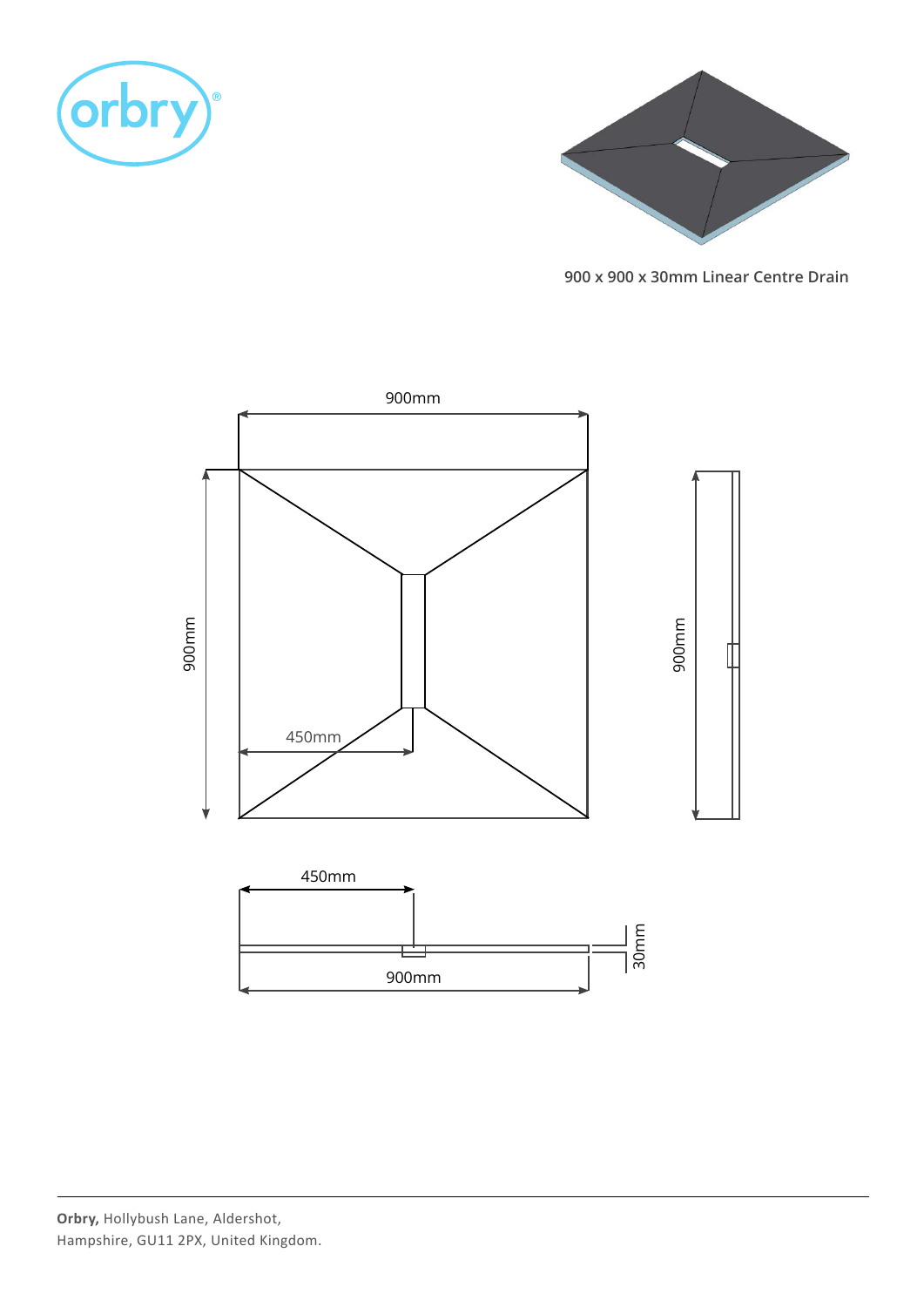



**1200 x 900 x 30mm Linear Centre Drain**

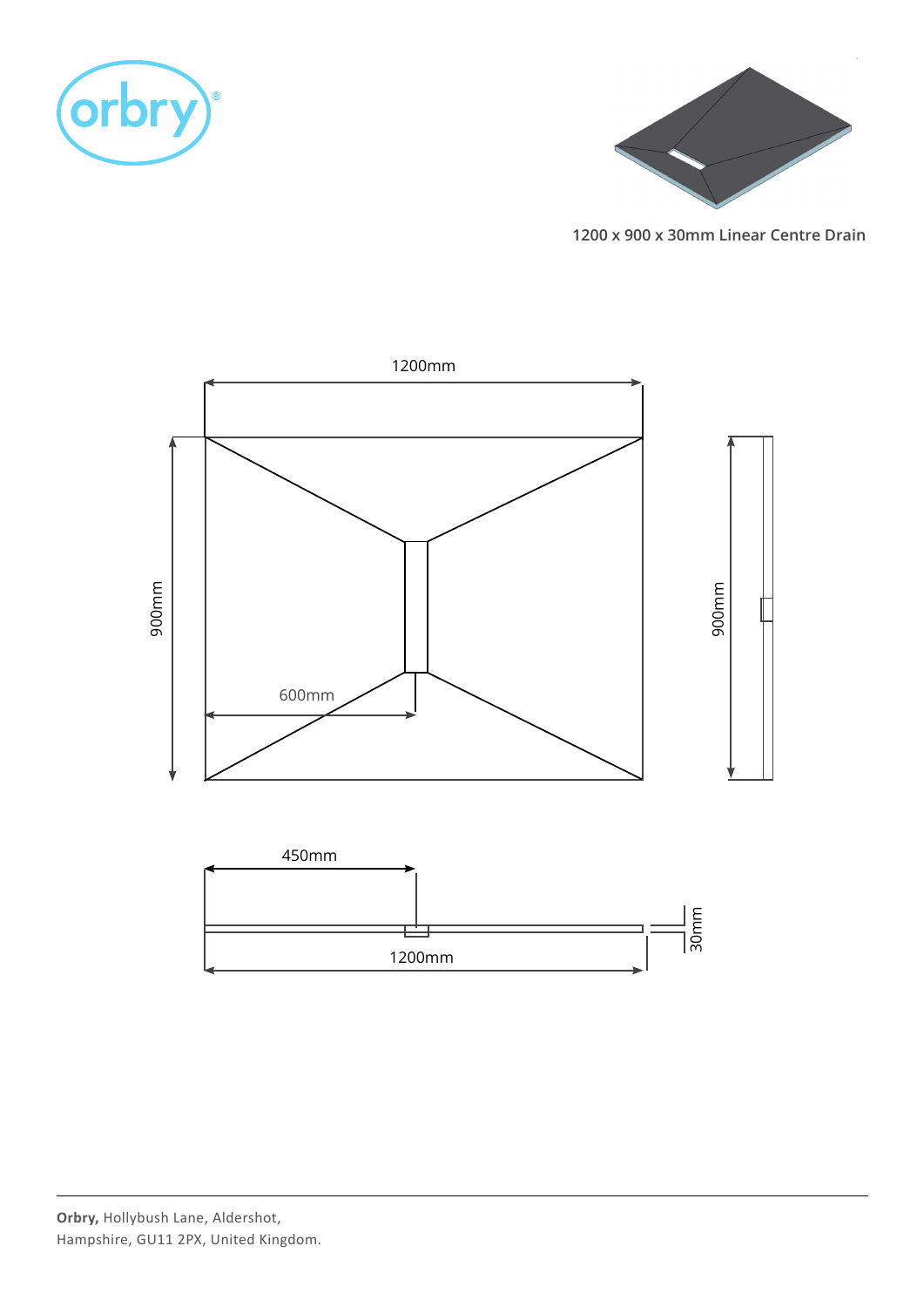



**900 x 900 x 30mm Linear End Drain**

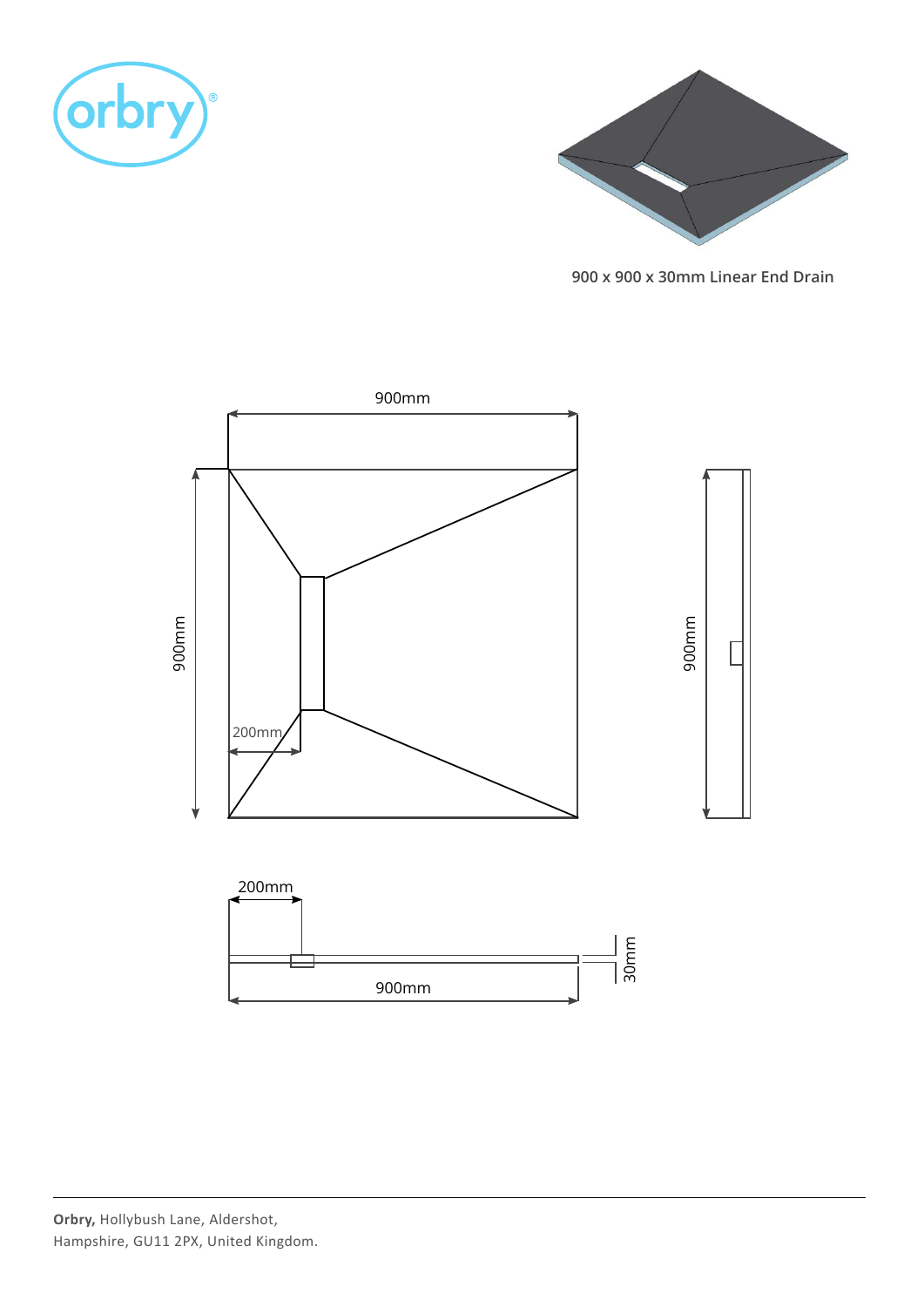



**1200 x 900 x 30mm Linear End Drain**

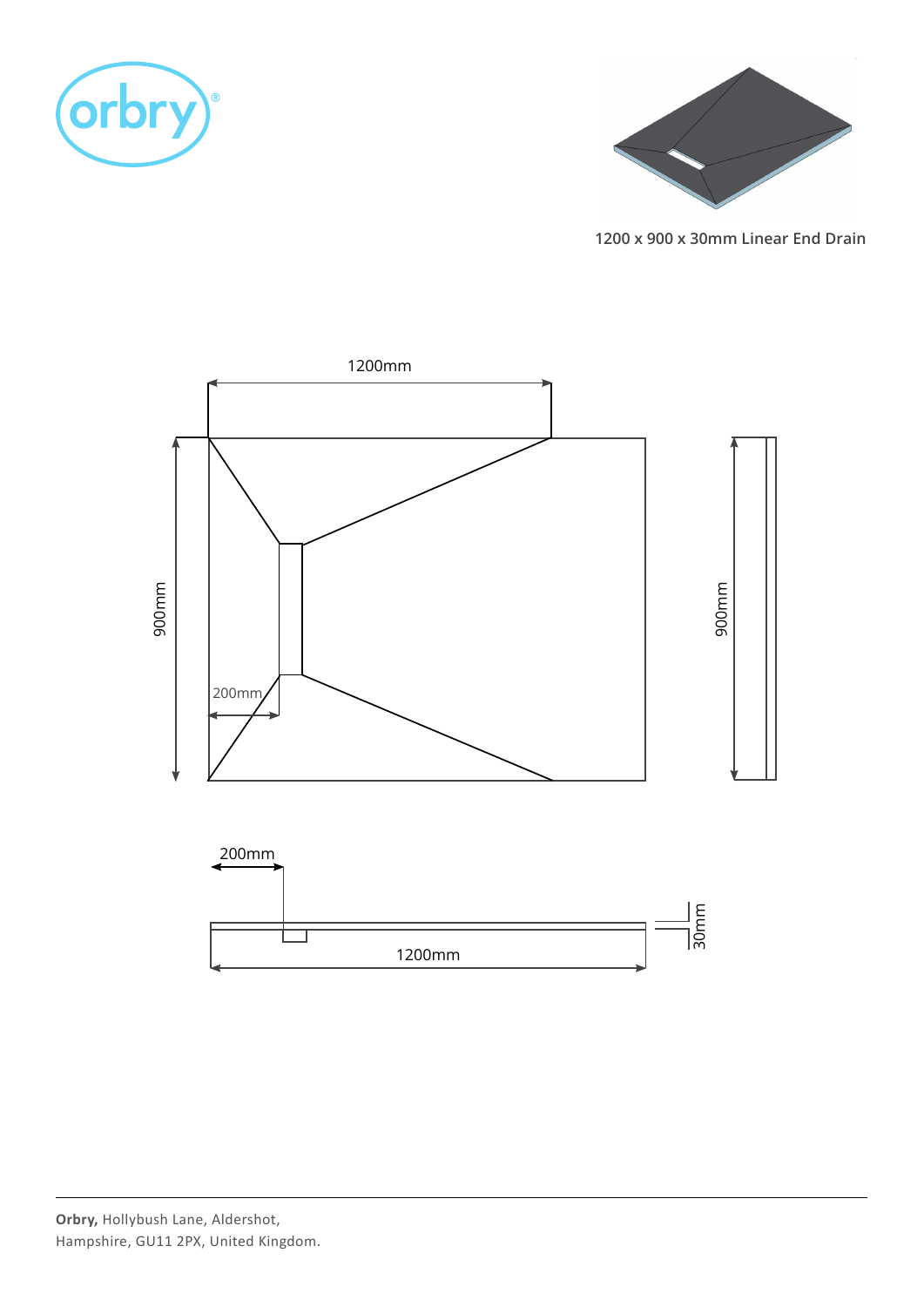



**800 x 800 x 30mm Corner Drain**

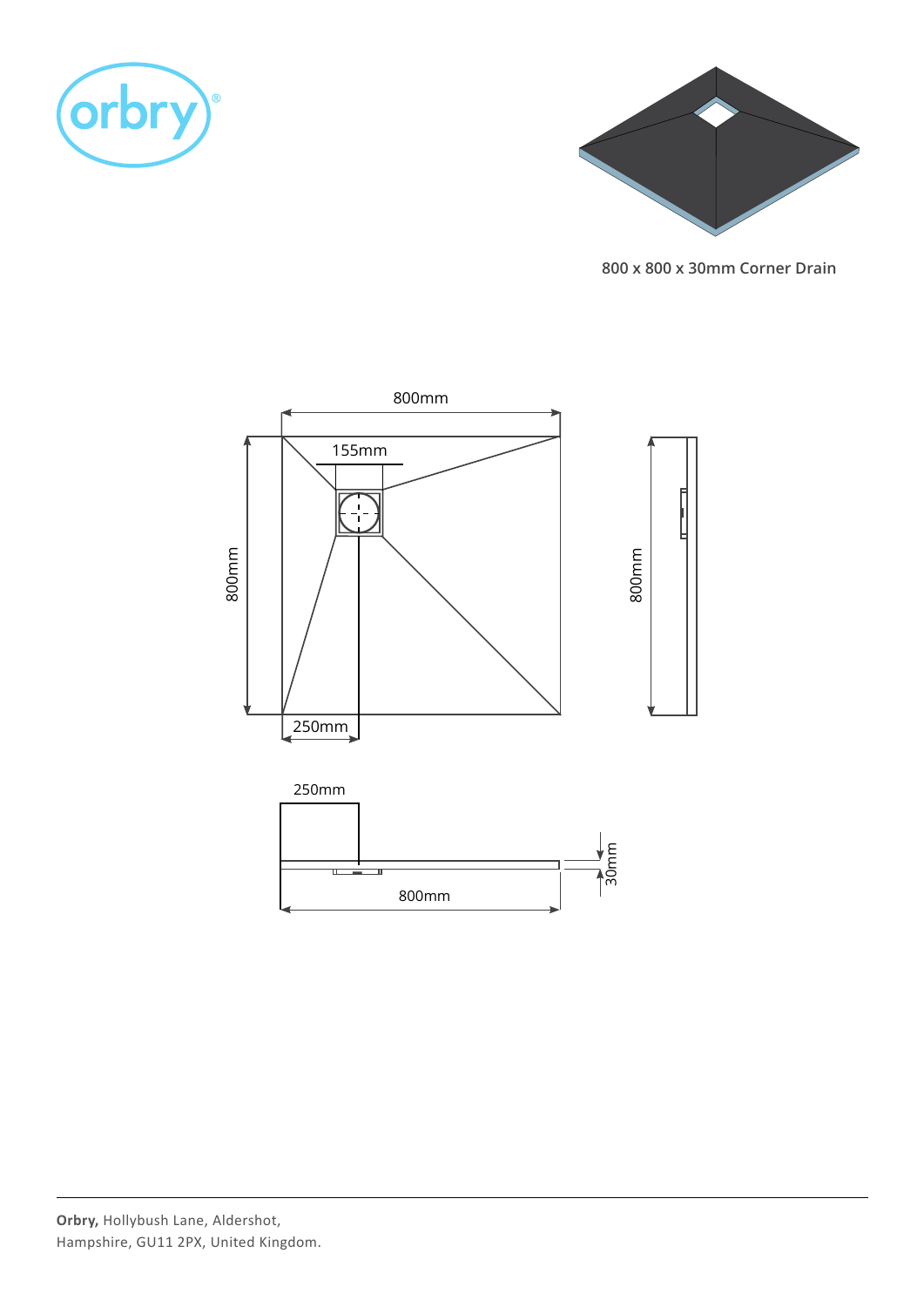



**900 x 900 x 30mm Corner Drain**

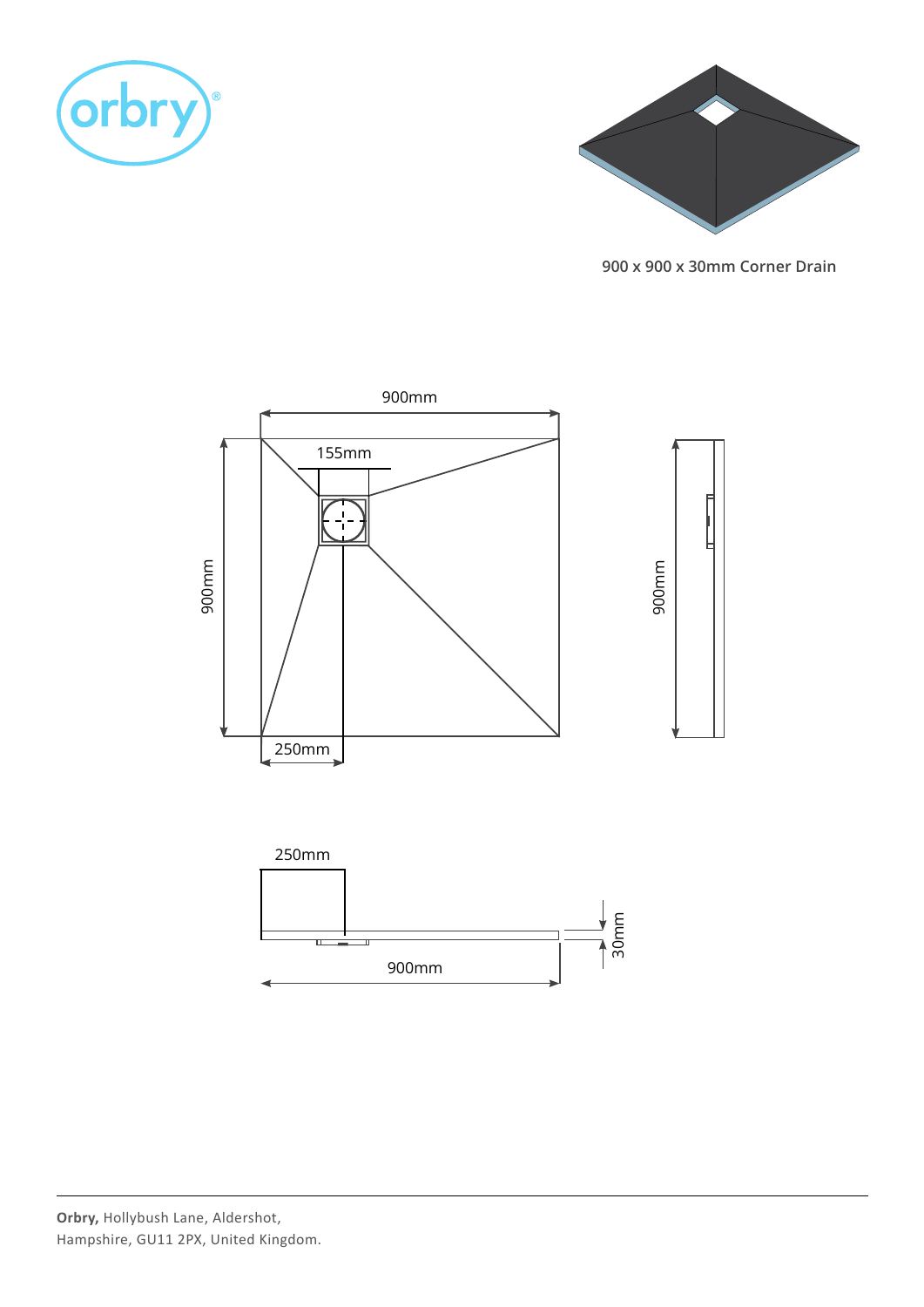



**1000 x 1000 x 30mm Corner Drain**

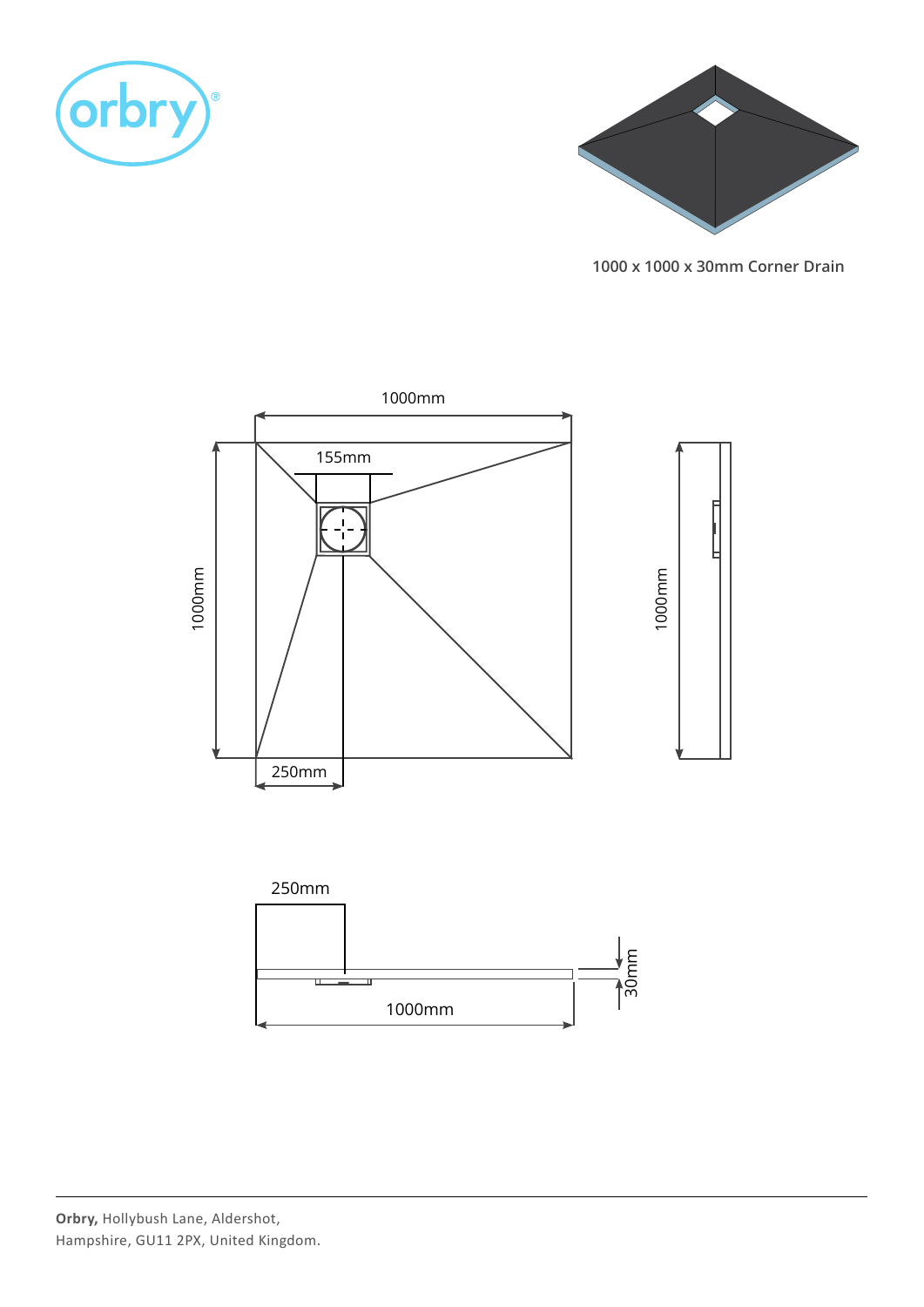



**1200 x 1200 x 30mm Corner Drain**

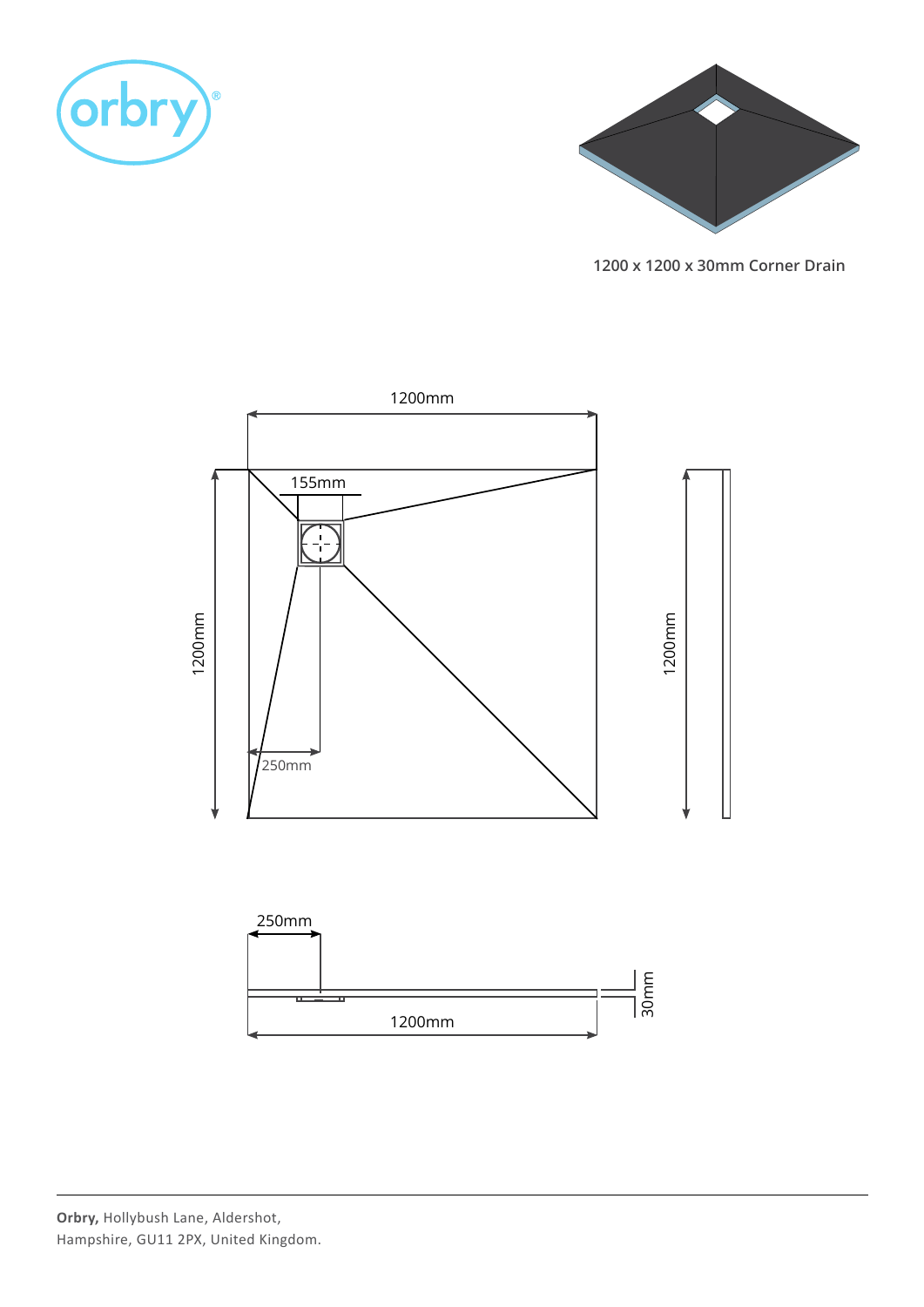



**1200 x 900 x 30mm Ofset Drain**